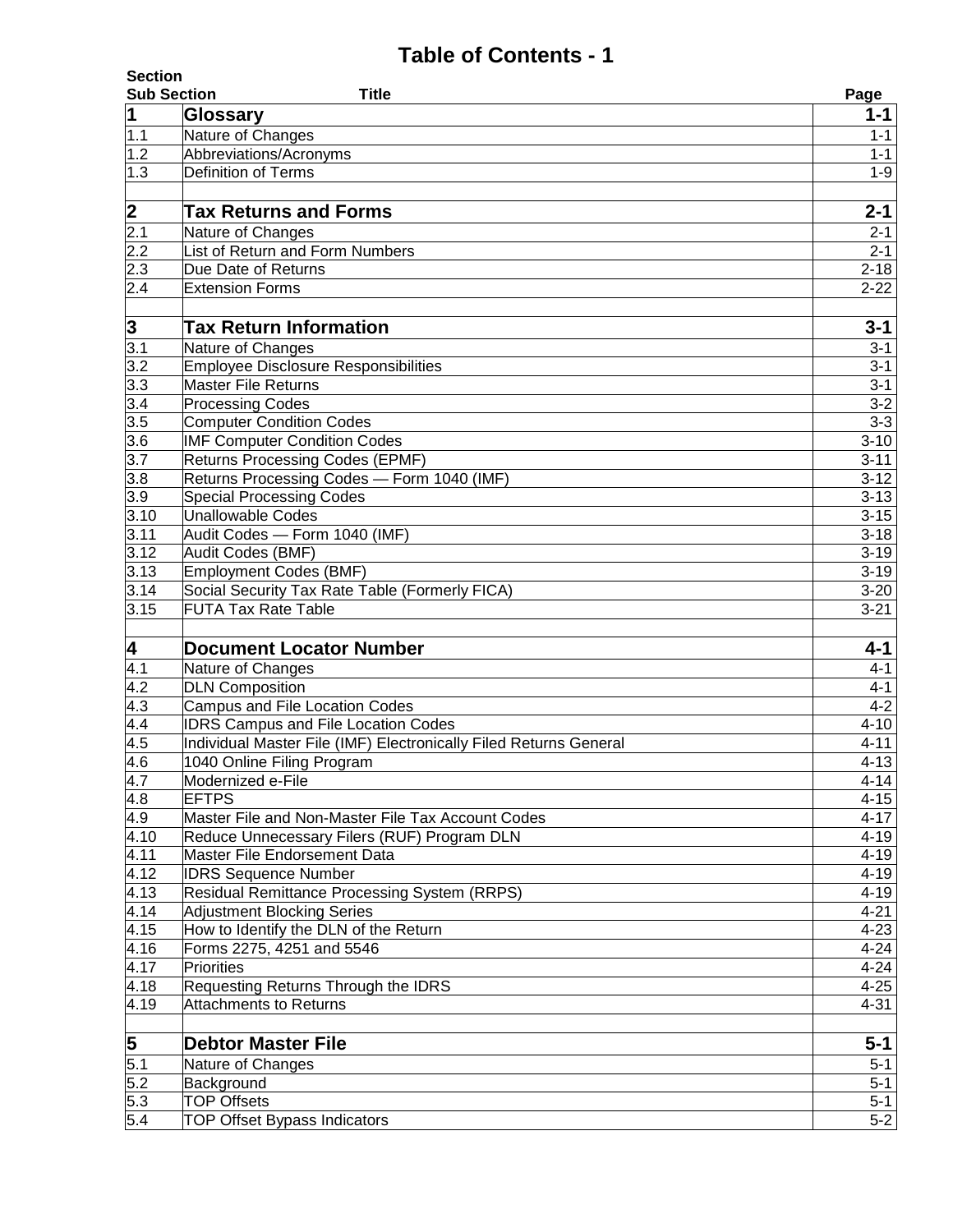| <b>Section</b>     |                                                              |                |
|--------------------|--------------------------------------------------------------|----------------|
| <b>Sub Section</b> | Title                                                        | Page           |
| 5.5                | Debtor Master File Research                                  | $5 - 2$        |
| 5.6                | TOP & DMF Source and Reason Codes                            | $5-9$          |
| 6                  | Initiating and Monitoring Refund Check Tracing Action        | $6 - 1$        |
| 6.1                | Nature of Changes                                            | $6 - 1$        |
| 6.2                | Background                                                   | $6 - 1$        |
| 6.3                | <b>Command Code "CHKCL"</b>                                  | $6 - 1$        |
| 6.4                | <b>Disposition Codes</b>                                     | $6 - 1$        |
| 6.5                | <b>Status Codes</b>                                          | $6 - 2$        |
| 6.6                | <b>Regional Financial Centers</b>                            | $6 - 3$        |
| 6.7                | Initiating and Monitoring Manual Refunds                     | $6 - 3$        |
| 6.8                | Verify Account & Research Outstanding Liabilities            | $6 - 3$        |
| 6.9                | Exceptions                                                   | $6 - 3$        |
| 6.10               | Research Prior to Issuing Manual Refunds                     | $6 - 3$        |
| 6.11               | Input Hold and Action Codes                                  | $6-4$          |
| 6.12               | Monitoring the Taxpayer's Account for Posted TC 840          | $6-4$          |
| 6.13               | Closing the Control Base                                     | $6-4$          |
| 7                  | <b>Automated Non-Master File</b>                             | $7 - 1$        |
| $\overline{7.1}$   | Nature of Changes                                            | $7 - 1$        |
| 7.2                | Background                                                   | $7 - 1$        |
| 7.3                | All NMF Notices now have Toll-Free Numbers                   | $7 - 1$        |
| 7.4                | <b>Account Specialist</b>                                    | $7 - 2$        |
| 7.5                | <b>NMF Customer Service Representative (CSR)</b>             | $7 - 2$        |
| 7.6                | <b>User Friendly Transcript</b>                              | $7 - 2$        |
| 7.7                | Pocket Vest Guide                                            | $7 - 2$        |
| 7.8                | Business Operating Division (BOD) Codes and Client Codes     | $7 - 2$        |
| 7.9                | <b>Child Support</b>                                         | $7 - 2$        |
| 7.10               | <b>Transaction Codes</b>                                     | $7 - 2$        |
| 8A                 | <b>Master File Codes</b>                                     | 8A-1           |
| 8A.1               | Nature of Changes                                            | 8A-1           |
| 8A.2               | <b>Transaction Codes</b>                                     | 8A-1           |
| 8A.3               | MF and IDRS Collection Status Codes                          | 8A-38          |
| 8A.4               | Master File Freeze Codes and IDRS Status 48                  | 8A-42          |
| 8A.5               | <b>Restrictive Conditions</b>                                | 8A-49          |
| 8A.6               | <b>Filing Requirement Codes (FR Codes)</b>                   | 8A-50          |
|                    |                                                              |                |
| 8B                 | <b>Master File Codes</b>                                     | 8B-1           |
| 8B.1               | Nature of Changes                                            | 8B-1           |
| 8B.2               | Unpostable Codes - GUF                                       | 8B-1           |
| 8B.3               | Unpostable Codes - IMF                                       | 8B-1           |
| 8B.4               | Unpostable Codes - BMF                                       | 8B-30          |
| 8B.5               | Unpostable Codes - EPMF                                      | 8B-54          |
| 8B.6<br>8B.7       | Unpostable Codes - PMF<br><b>Unpostable Resolution Codes</b> | 8B-55<br>8B-55 |
| 8B.8               | Unpostable Command Codes                                     | 8B-56          |
| 8B.9               | Resequence Codes (IMF Only)                                  | 8B-59          |
|                    |                                                              |                |
| 8C                 | <b>Master File Codes</b>                                     | 8C-1           |
| 8C.1               | Nature of Changes                                            | 8C-1           |
| 8C.2               | Source Codes, Reason Codes, Hold Codes and Priority Codes    | 8C-1           |
| 8C.3               | Item Adjustment Codes & Credit Reference Numbers             | 8C-10          |
| 8C.4               | <b>NMF Abstract Codes</b>                                    | 8C-21          |
| 8C.5               | Underreporter Process Codes                                  | 8C-26          |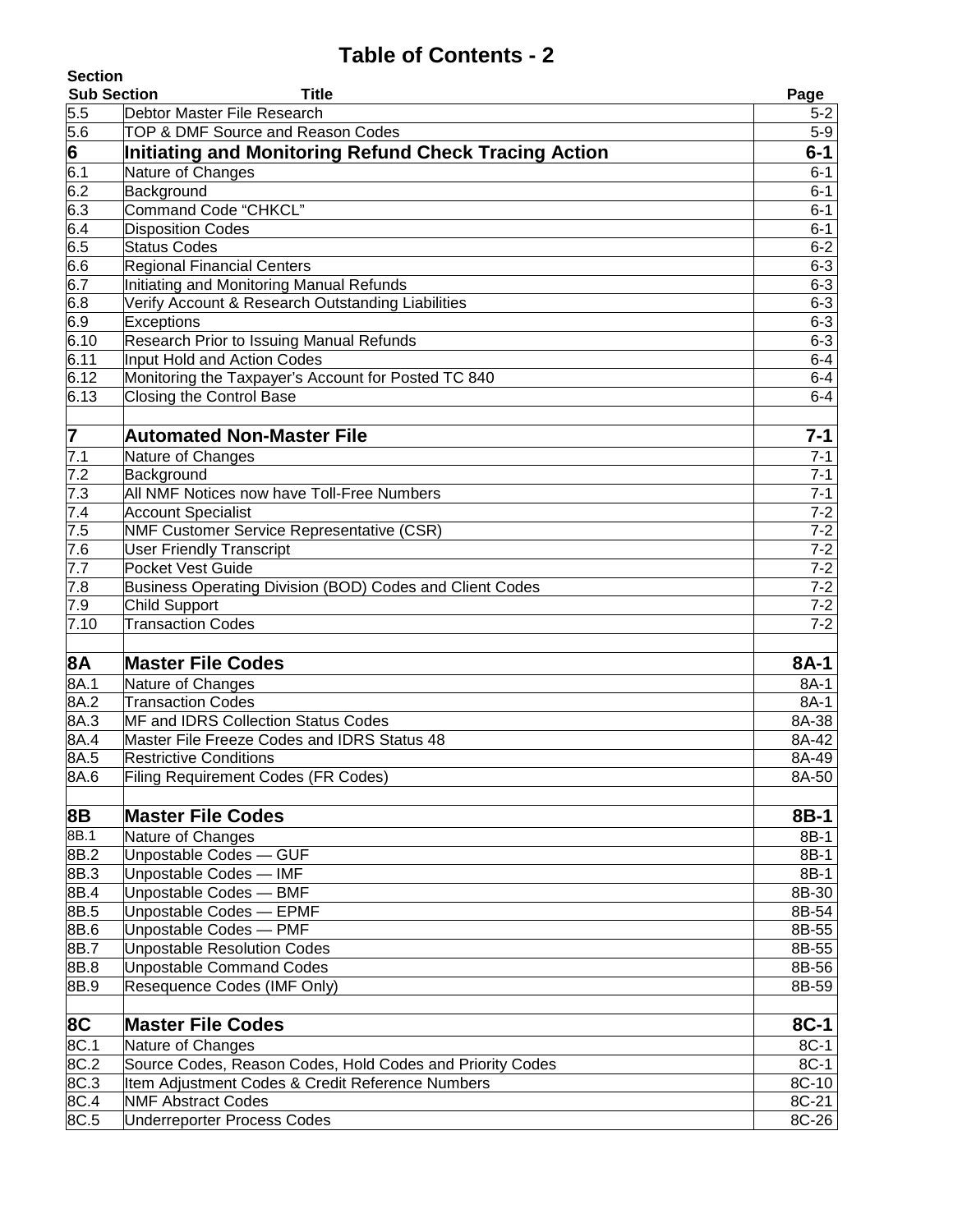| <b>Section</b>     |                                                                                    |                    |
|--------------------|------------------------------------------------------------------------------------|--------------------|
| <b>Sub Section</b> | Title                                                                              | Page               |
| 8C.6               | No Merge Reason Codes                                                              | 8C-34              |
| 8C.7               | EP Merge Fail Reason Codes                                                         | 8C-35              |
| 8C.8               | TC 951 Action Codes                                                                | 8C-36              |
| 8C.9               | TC 971 Action Codes                                                                | 8C-38              |
| 8C.10              | Master File, IDRS Location Codes                                                   | 8C-45              |
| 9                  | <b>Notices and Notice Codes</b>                                                    | $9 - 1$            |
| 9.1                | Nature of Changes                                                                  | $9 - 1$            |
| 9.2                | General                                                                            | $9 - 1$            |
| 9.3                | <b>IMF Notices</b>                                                                 | $9 - 1$            |
| 9.4                | <b>IRP Notices</b>                                                                 | $9-5$              |
| 9.5                | <b>BMF</b> Notices                                                                 | $9-5$              |
| 9.6                | <b>EPMF Notices</b>                                                                | $9 - 10$           |
| 9.7                | <b>Internal IRA Notices</b>                                                        | $9 - 11$           |
| 9.8                | <b>IDRS Notices and Forms (6xx Series - Spanish Notices)</b>                       | $9 - 11$           |
| 9.9                | Master File Notices (Spanish)                                                      | $9 - 13$           |
| 9.10               | <b>Taxpayer Notice Codes</b>                                                       | $9 - 14$           |
| 9.11               | <b>Refund Deletion Codes</b>                                                       | $9 - 171$          |
| 10                 | <b>Penalty and Interest Provisions</b>                                             | $10 - 1$           |
| 10.1               | Nature of Changes                                                                  | $10-1$             |
| 10.2               | <b>General Background</b>                                                          | $10 - 1$           |
| 10.3               | <b>Interest Rates</b>                                                              | $10-1$             |
| 10.4               | <b>Penalty Provisions</b>                                                          | $10-1$             |
| 10.5               | Penalties and Interest Table                                                       | $10-3$             |
| 10.6               | <b>Return Preparers Penalties</b>                                                  | $10-6$             |
| 10.7               | <b>Information Return Penalties</b>                                                | $10-7$             |
| 10.8               | Penalty Reference Numbers - Miscellaneous Civil Penalties                          | $10 - 8$           |
| 10.9               | Penalty Reason Codes (PRC)                                                         | $10 - 23$          |
| 10.10              | Failure to Deposit (FTD) Penalty                                                   | $10 - 26$          |
| 11                 | <b>Collection</b>                                                                  | $11 - 1$           |
| 11.1               | Nature of Changes                                                                  | $11 - 1$           |
| 11.2               | Collection Offices                                                                 | $11 - 1$           |
| 11.3               | Resource and Workload Management System (RWMS)                                     | $11 - 4$           |
| 11.4               | Automated Collection System (ACS)                                                  | $11 - 4$           |
| 11.5               | <b>Taxpayer Delinquency Investigations</b>                                         | $11 - 4$           |
| 11.6               | Primary and Secondary TDI/DEL RET Codes                                            | $11 - 12$          |
| 11.7               | <b>IRP Selection Criteria Codes</b>                                                | $11 - 14$          |
| 11.8               | Status Indicators - TDI/DEL RET (Edited Values Only)                               | $11 - 26$          |
| 11.9               | Backup Withholding (BWH)                                                           | $11 - 38$          |
| 11.10              | Designated Payment Codes (DPC)                                                     | $11 - 38$          |
| 11.11              | <b>Generated Reports</b>                                                           | $11 - 47$          |
| 11.12              | Delinquent Investigations/Account Listing and Delinquent Account Inventory Profile | $11 - 48$          |
| 11.13              | <b>FTD Alerts</b>                                                                  | $11 - 48$          |
| 11.14              | Status & Closing Codes used for CAWR                                               | $11 - 48$          |
| 12                 | <b>Examination</b>                                                                 | $12 - 1$           |
| 12.1               | Nature of Changes                                                                  | $12 - 1$           |
| 12.2               | Discriminant Function (DIF)                                                        | $12 - 1$           |
| 12.3               | PCS - Partnership Control System                                                   | $\overline{1}$ 2-1 |
| 12.4               | <b>ERCS</b> - Examination Return Control System                                    | $12 - 2$           |
| 12.5               | Audit Information Management System (AIMS)                                         | $12 - 2$           |
|                    |                                                                                    |                    |